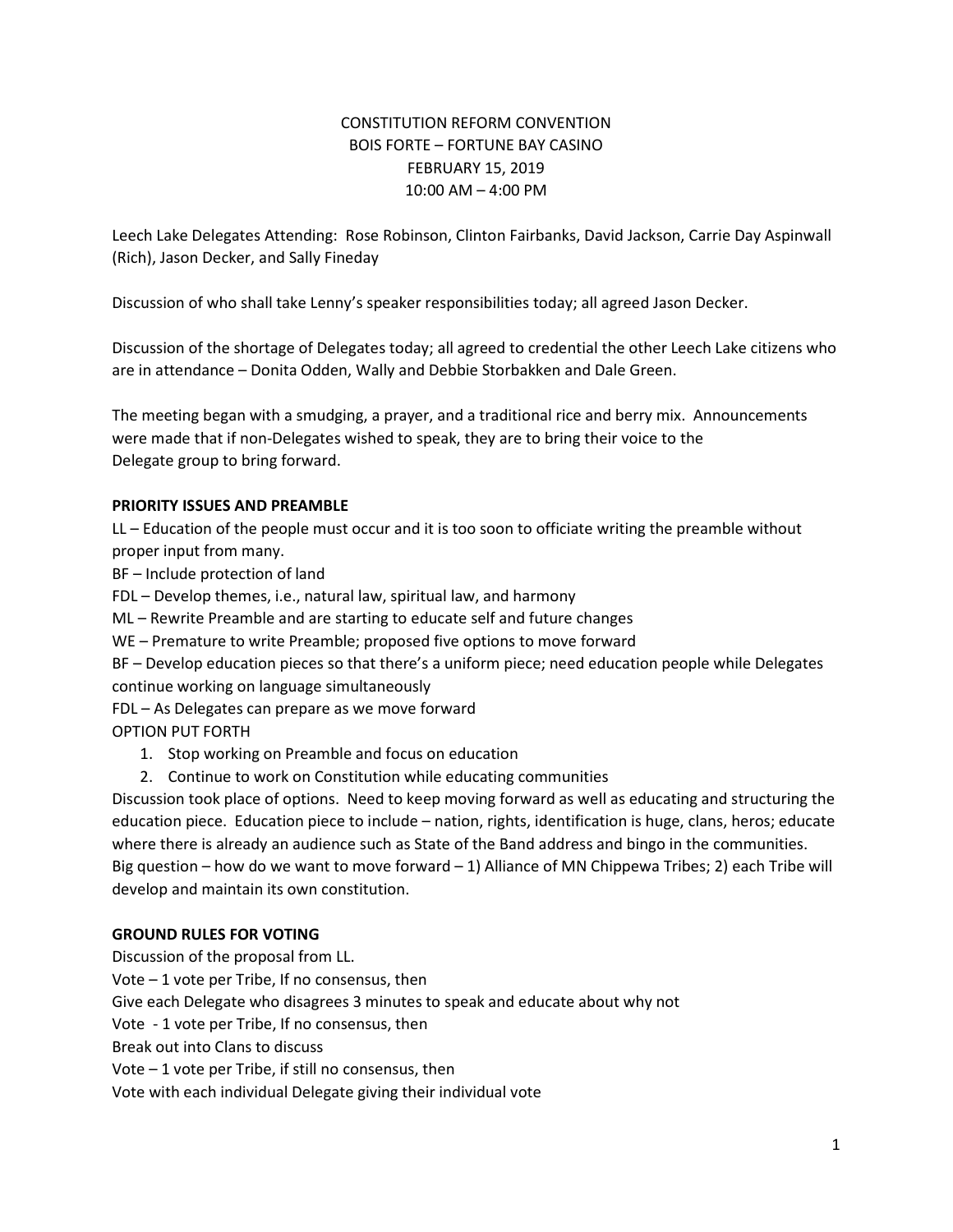#### OPEN DISCUSSION

FDL wants Clans to break out first, then the Tribes Decided cannot change the discussion at this time, vote on the LL proposal took place  $LL - \gamma$ ea FDL – undecided ML – abstain  $WE - no$ Bois Fort – Yea Agreed no vote today without the input of Grand Portage who are absent due to the loss of Norman Deschaump Dale Green – No one has the right to speak for me; the Delegates should have officers, and there should be committees to work on Preamble and Education of citizens Carrie Day Aspinwall – Asked to put the meeting minutes on the Band website

### CLAN DISCUSSION

WE – Clan roles have not been made clear

ML – No decision without Grand Portage

LL – Clan system had been in place for millennium

After all discussion, it was agreed if a Delegation cannot attend then Convention should be cancelled. Still no decision on how to come to consensus.

#### PRIORITIZE TOPICS

Jason Decker spoke about the 1825 Treaty of Ojibwe/Dakota north of the river was to be Ojibwe territory. Not all chiefs were present. 1826 Chiefs who were not present were now present; secured their input all was well with the 1825 Treaty.

A hand raise for Clans present was conducted:

Eagle  $-5$ Crane – 2  $Fish - 4$  $Bean - 9$ King Fisher  $-1$ Loon – none Marten – 2 Bijiou  $-2$ Caribou – none Maaingan – 1 Turtle  $-1$  (fish)

## OPEN DISCUSSION

Set Agenda for future meetings. BF – break into Article.

LL – each article for each meeting

LL – Overarching alliance with other tribes/confederacy; then each nation have its own constitution and laws. Power in numbers and honor our differences. Still need articles for economics and legalities. It's going to take some time.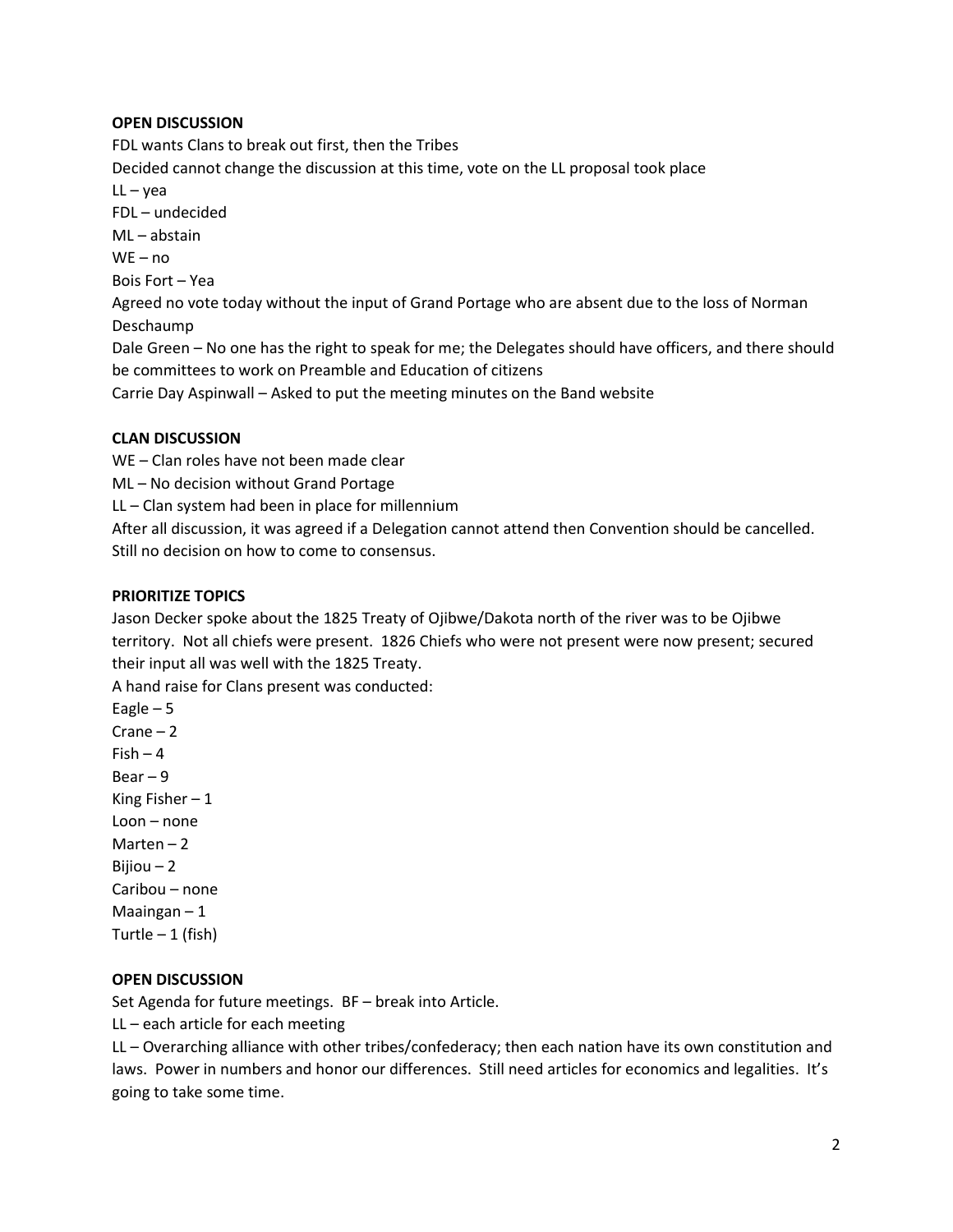WE – Asked Confederacy and Clans how? Dale Green responded with the Indian Reorganization Act, came the MCT constitution, Federal Statute #48 Article 1, MCT granted under that act as a corporate charter. MCT incorporated as a body of politics of the US Congress. Can Congress get rid of MCT with their political power? US Supreme Court vs. Menominee 1968 states US Congress cannot take away treaty rights or reservation taken away from treaties. Congress doesn't give us our rights. Delegates must understand what we are reforming. Personally, keep MCT as is with an Amendment process. MCT constitution to create forum to meet our needs. Treaty is the law of the land; LL and WE come from several different Bands. Example: Parts of SW are Ojibwe; Algonquin language from Florida to the plains. We Ojibwe are the largest in population. Shawnees speak Algonquin spectrum as well as Western tribes. Dale is a hostile not found on a reservation; MCT/LLBO; Mdewewin creation stories; he accepts who he is. All must accept who they are as Ojibwe. All are enrolled in the MCT Tribe not at the local level. What's the process if going to break away?

WE – Tara Mason inquired of formal way to get to the Interior. We need to collect points and questions from the interior? Federation – same; constitution – individual to each tribe.

WEBSITE – Darren (BF) needs a go ahead to do the website.

BF – Sharon Day inquired what best for us? Create new constitution; what are feds to say (limit us); We are true people of this land; what do we have to be afraid of? Let's create the plan. In the past lawyers have rewritten. Our laws predate the US Constitution.

FDL – Ricky Defoe – Cautious of seeing self through others eyes; How do we see selves? BIA? Fed? MCT? How far back do we go? Treaty or beginning?

WE – Declaration of Independence – consider? Discussion of break away from MCT to stand on Treaty. Prepare for survival; use resources to trade with other tribes; each village makes something to trade; prepare youth who will have to know basic skills.

BF – Mille – family dynamics are broad.

LL – Wally – own personal knowledge; declaration of independence brought great jeopardy to the colonists from the UK. They treated with the Native Americans which then game them international level status. They were fledgling wedged into the US Nation – they used treaties with the Indian Nations. What does declaration mean? MCT still gets all funding; we get zero. We need to keep our allies; we must allow self to reunify with other Ojibwe people who may become part of our Nation. VOTES

#### Article I – IV

II Membership differences 1) open and 2) closed

Self-rule under the National Constitution if the national constitution gives authority to develop own constitution. Each Nation then may decide for self their per capita or quantum which leads to extinction.

Current is opposite of self-determination. Article I Purpose and Section 16 Act 6/18/34 – 9/84 as amended. Section 1 organization through natural inherent right to determine through selfdetermination.

In agreement on a larger body then individual Nation. Amend the MCT Constitution to increase our selfdetermination.

Why constitution reform? For the people; can change the Articles; it is the right of the people.

### NEXT MEETING

List of Delegates' names and current email to Darren of BF.